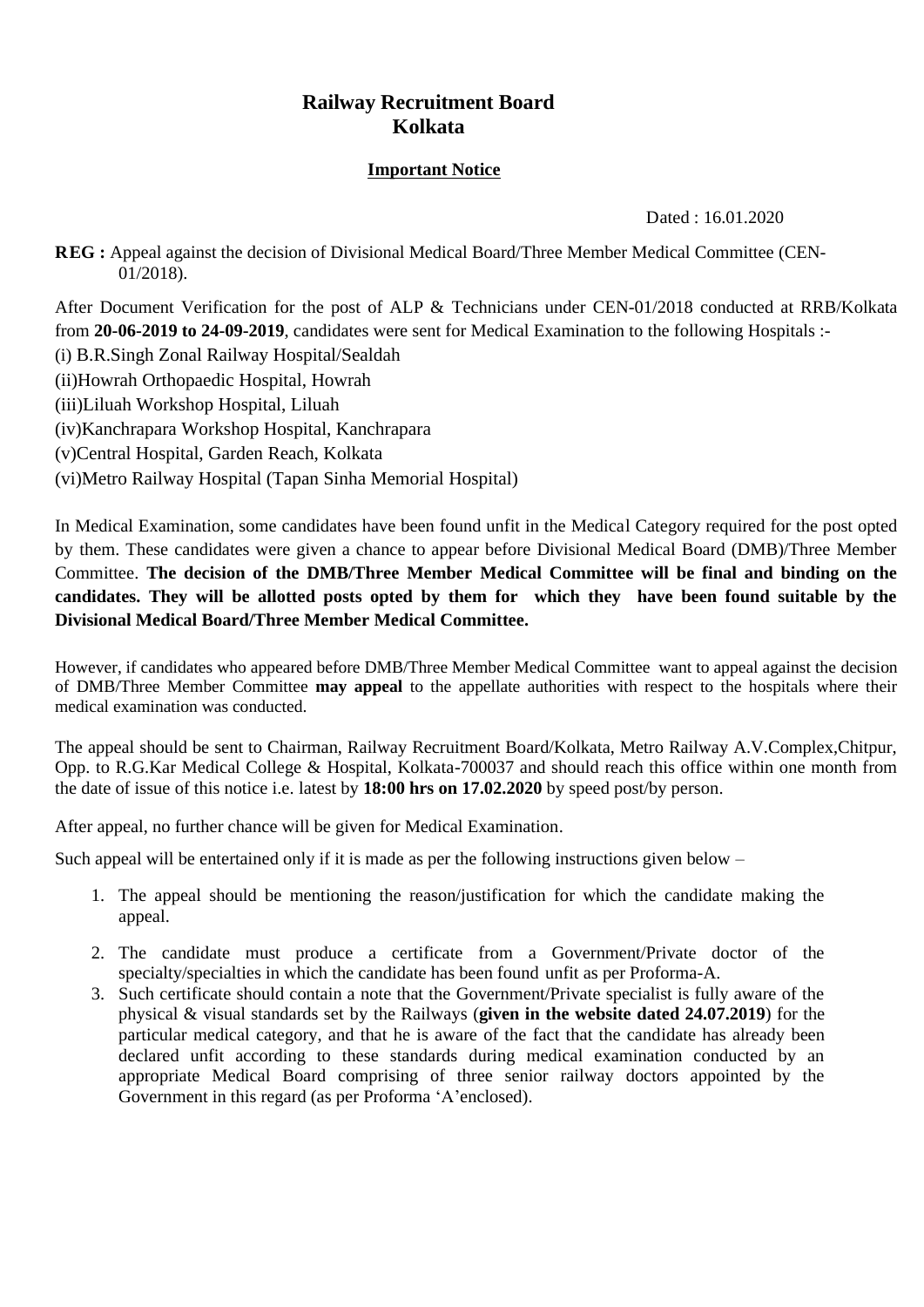- 4. The certificates should bear the photograph and mark of identification of the candidates duly attested by such a Government/Private Issuing Authority.
- 5. Such an issuing authority shall also clearly mention its MCI/State registration number.
- 6. The appeal should be accompanying a DD of Rs.1000/- payable to PFA&CAO of the Railway concerned as indicated.

The concerned appellate authority and authority in favour of which D.D will be drawn is indicated below :

| Name of the Hospital where medical   | To whom the appeal to be   | DD should be drawn in favour of |  |  |
|--------------------------------------|----------------------------|---------------------------------|--|--|
| examination was done                 | made                       |                                 |  |  |
| <b>B.R.Singh</b><br>Railway<br>Zonal |                            |                                 |  |  |
| Hospital/Sealdah                     |                            |                                 |  |  |
| Hospital,<br>Orthopaedic<br>Howrah   |                            |                                 |  |  |
| Howrah,                              |                            |                                 |  |  |
| Liluah Workshop Hospital, Liluah,    | PCMD, Eastern Railway      | PFA&CAO, Eastern Railway        |  |  |
| Kanchrapara Workshop Hospital,       |                            |                                 |  |  |
| Kanchrapara                          |                            |                                 |  |  |
| Central Hospital, Garden Reach,      | PCMD, South<br>Eastern     | PFA&CAO,<br>South<br>Eastern    |  |  |
| Kolkata                              | Railway                    | Railway                         |  |  |
| Railway Hospital<br>(Tapan)<br>Metro | CMO, Metro Railway/Kolkata | PFA&CAO, Metro Railway/         |  |  |
| Sinha Memorial Hospital              |                            | Kolkata                         |  |  |

## **The decision of the PCMD/CMO of the concerned Railway whether the appeal of the candidates should be considered for re-examination is final and binding on the candidate.**

In case, the decision changes from Unfit to Fit, the DD submitted will be returned to the candidate. In all other cases, this DD will be credited to Railway Revenue.

Roll Nos., Names, Medical Category required as per their post option, Fitness Declared in 1<sup>st</sup> Medical Exam, Fitness declared by DMB/Three Member Medical Committee are given in **Annexure-I** enclosed.

Sd/-

**Chairman, RRB/Kolkata**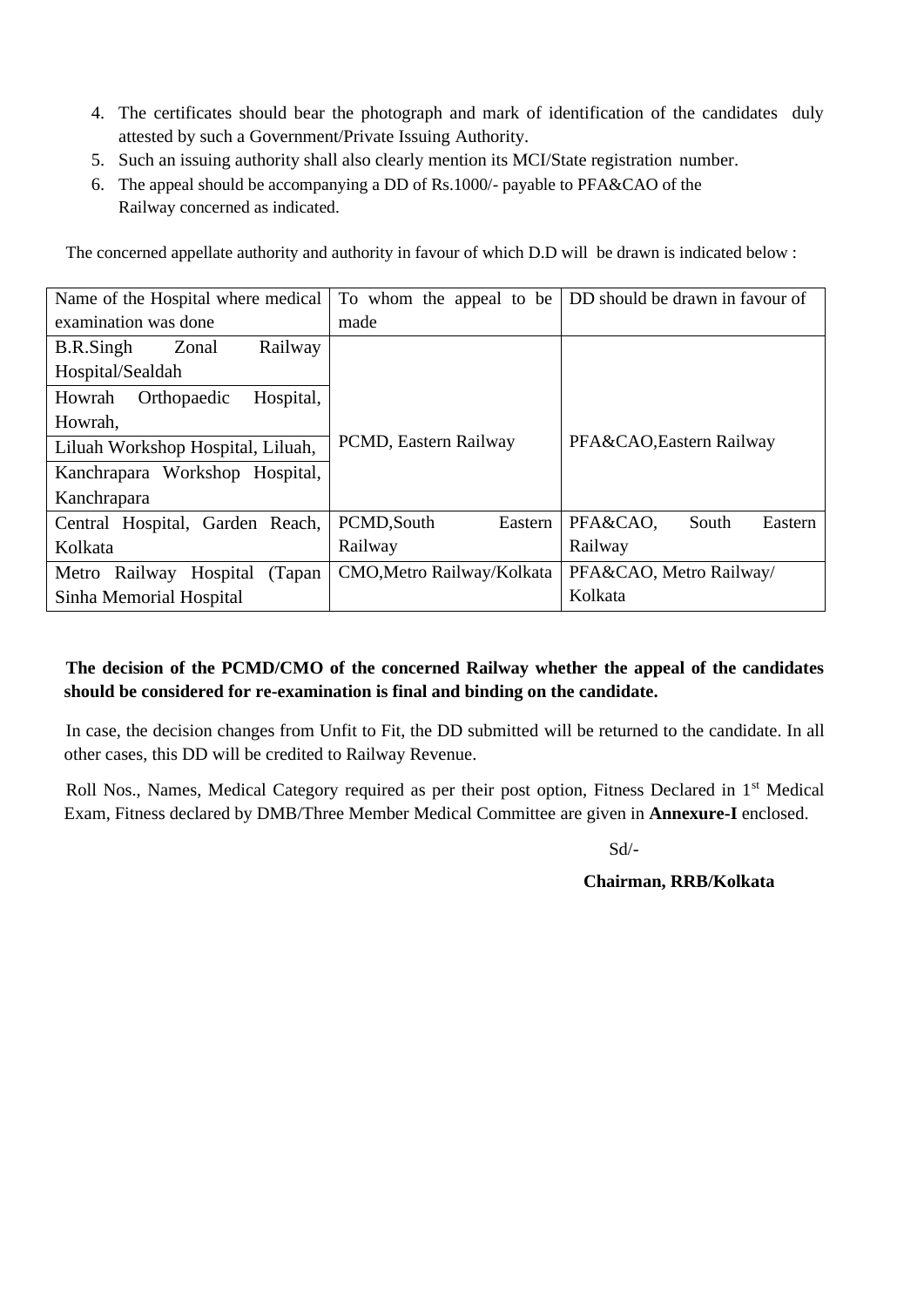|                 |                                      |                                                       |                                 | Annexure-I                      |                                   |  |
|-----------------|--------------------------------------|-------------------------------------------------------|---------------------------------|---------------------------------|-----------------------------------|--|
| Roll No.        | candidate name                       | hospital name                                         | Sent for<br>Medical<br>Category | Medical<br>fitness<br>catg.     | <b>Medical fitness</b><br>Remarks |  |
| 461025032140019 | <b>BIRANCHI NARAYAN</b><br>PANDA     | Central Hospital, Garden Reach, South Eastern Railway | B1, B2, C1                      | B <sub>2</sub> , C <sub>1</sub> | Unfit in B1,                      |  |
| 361020079060046 | KANHU CHARAN GIRI                    | Central Hospital, Garden Reach, South Eastern Railway | B1, C1                          | Unfit                           | Unfit in B1.C1                    |  |
| 461030018970345 | PRASENJIT KAR                        | Central Hospital, Garden Reach, South Eastern Railway | B1, B2, C1                      | C <sub>1</sub>                  | Unfit in B1, B2                   |  |
| 261022083200063 | <b>MARKANDEY</b><br><b>CHOUDHARY</b> | <b>B.R.Singh Zonal Railway Hospital</b>               | A1, B1, B2,<br>C1               | B1, B2, C1                      | Unfit in A1                       |  |
| 461010081163151 | <b>VICKY KUMAR SINGH</b>             | Howrah Orthopaedic Hospital                           | B1, C1                          | C1                              | Unfit in B1                       |  |
| 151018042730011 | AJIT KUMAR                           | B.R.Singh Zonal Railway Hospital                      | <b>PWD-VH LV</b>                | Unfit                           | Unfit in PWD-<br>VH quota         |  |